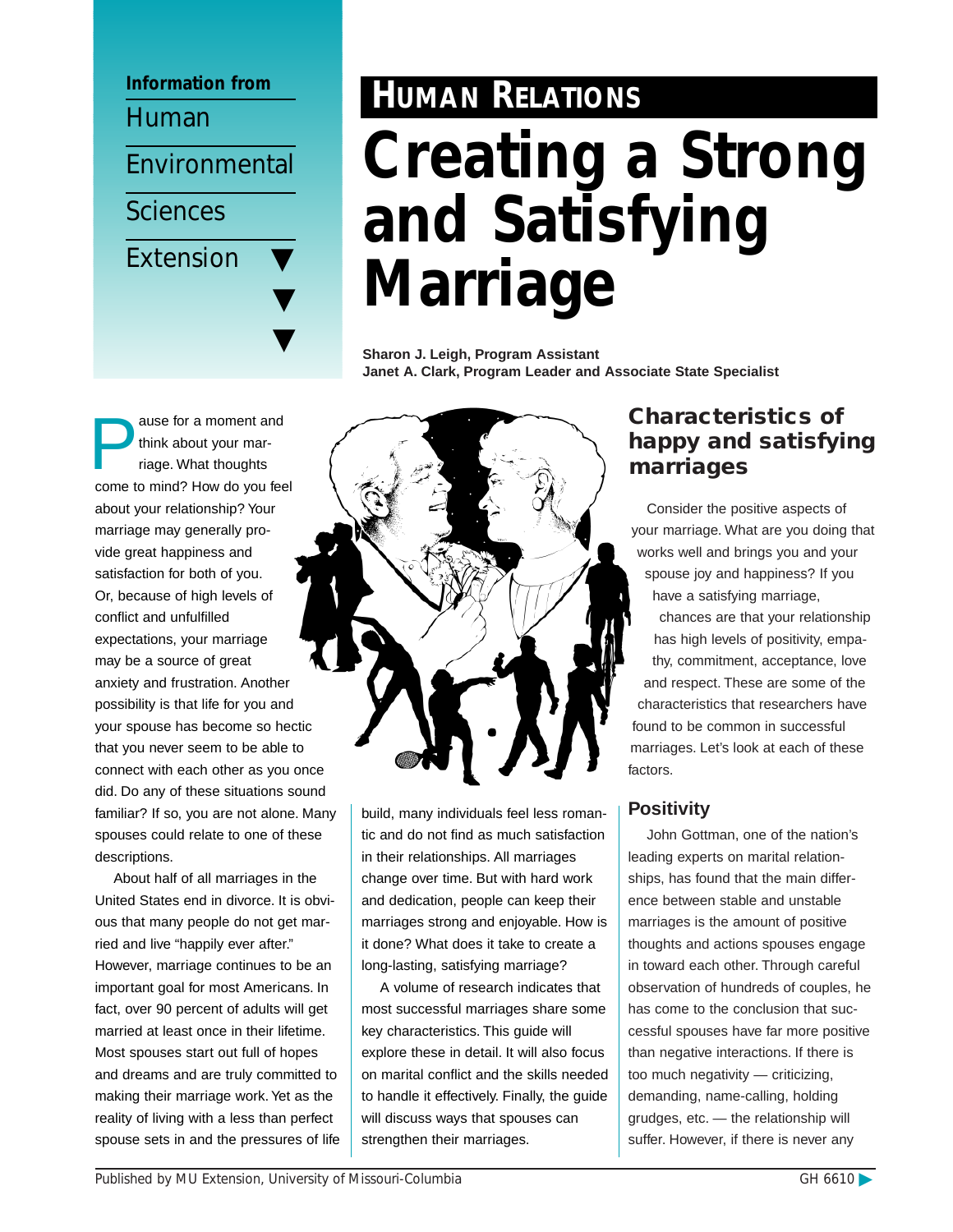negativity, it probably means that frustrations and grievances are not getting air time and unresolved tension is accumulating inside one or both partners. The key is balance between the two extremes. There are many ways to foster positivity in a marriage. Being affectionate, truly listening to each other, taking joy in each other's achievements and being playful are just a few examples of positive interactions that help make marriages successful.

## **Empathy**

Another characteristic of happy marriages is empathy. Empathy means understanding a person's perspective by putting oneself in his or her shoes. Many researchers have shown that empathy is important for relationship satisfaction. People are more likely to feel good about their marriage and spouse if their partner expresses empathy towards them. Husbands and wives are more content in their relationships when they perceive that their spouses truly understand their thoughts and feelings.

#### **Commitment**

Successful marriages involve both spouses' commitment to the relationship. When two people are truly dedicated to making their marriage work, despite the unavoidable challenges and obstacles that come, they are much more likely to have a relationship that lasts. In most Western cultures, individualism is highly valued. Individualism focuses on the needs and fulfillment of the self. Being attentive to one's own needs is important, but if it is not balanced by a concern for the needs of others, it can easily lead to selfishness in marriage. Husbands and wives who only focus on themselves and their own desires are not as likely to find joy and satisfaction in their relationships. However, when spouses are committed to

investing in their marriage and are willing to sacrifice some of their own preferences for the good of the relationship, they usually have highquality marriages.

#### **Acceptance**

One of the most basic needs in a relationship is acceptance. Everyone wants to feel valued and respected. When people feel that their spouses truly accept them for who they are, they are usually more secure and confident in their relationships. Often, there is conflict in marriage because partners cannot accept the individual preferences of their spouses and try to demand change from one another. When one person tries to force change from another, he or she is usually met with resistance. However, research has shown that change is much more likely to occur when spouses respect differences and accept each other unconditionally. Basic acceptance is vital to a happy marriage.

#### **Mutual love and respect**

Perhaps the most important components of successful marriages are love and respect for each other. This may seem very obvious - why would two people get married who did not love and respect each other? The fact is, as time passes and life becomes increasingly complicated, the marriage often suffers as a result. It is all too easy for spouses to lose touch with each other and neglect the love and romance that once came so easily. It is vital that husbands and wives continue to cultivate love and respect for each other throughout their lives. If they do, it is

highly likely that their relationships will remain happy and satisfying.

# **Managing conflict**

**OFFERTHERS** 

Have you ever experienced a disagreement, difference of opinion, or misunderstanding with your spouse? If you answer truthfully, the answer will almost certainly be, "Yes, of course." Conflict in marriage is inescapable. All marital relationships — even the best ones — will experience at least some conflict from time to time. However, many people are successful and happy in their marriages, despite the conflicts that arise. The key to their success is how they handle their conflicts and disagreements. This section will explore many issues related to conflict, such as common areas of contention in marriage, gender differences in communication styles, and the importance of proper management of conflict. It will also discuss skills for handling conflict and how to solve problems in marriage.

#### **Common areas of conflict**

Although all relationships are different, spouses frequently experience several common areas of conflict. Here are brief descriptions of some typical issues that spark conflict in marriage. **Money**

Regardless of the amount of money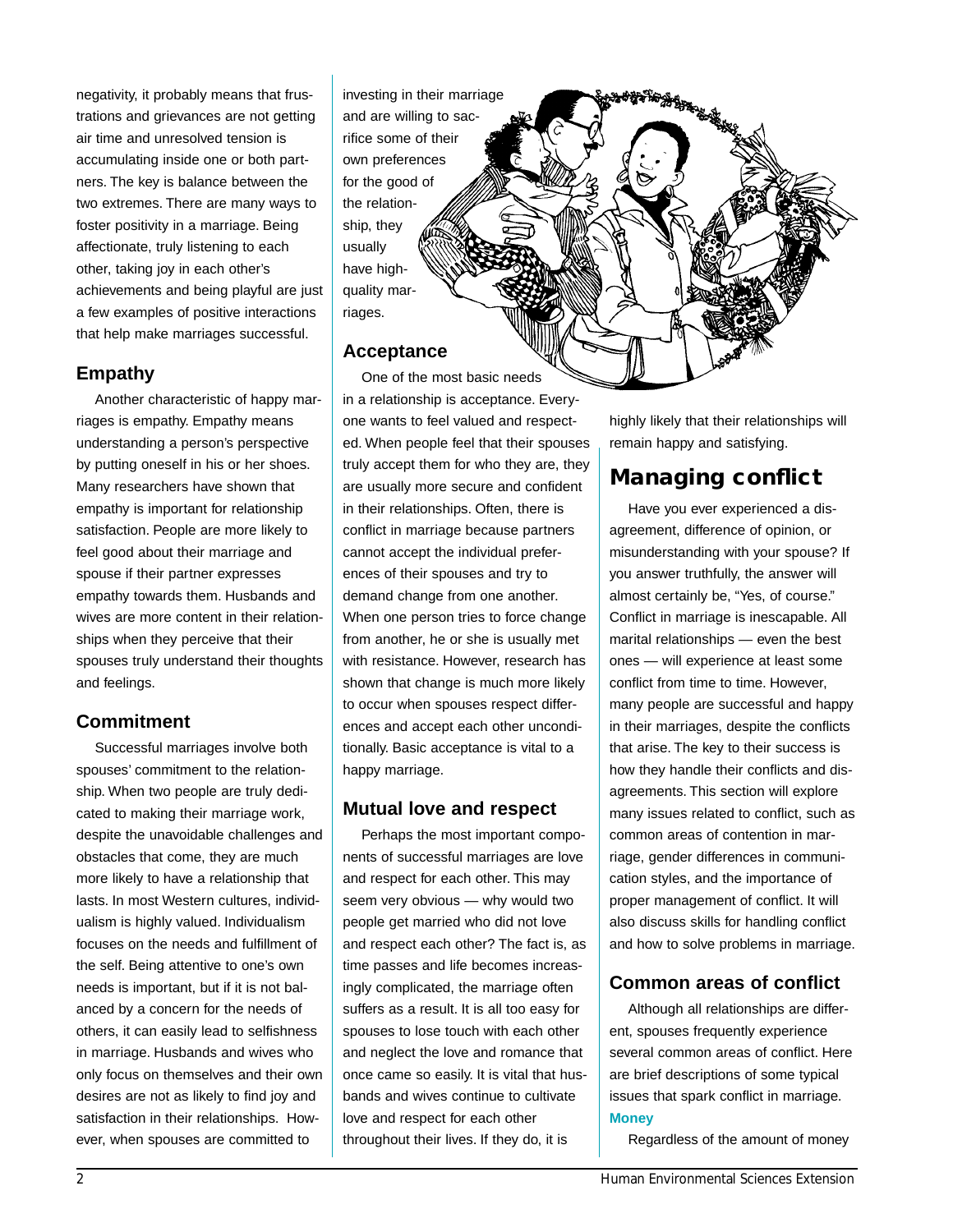a couple has, it is often the biggest source of marital conflict. Husbands and wives often have very diverse ideas about how money should be handled because they have experienced different family values and goals regarding money. Potential disagreements about money include how to spend it, how much to save and who should be responsible for paying the bills. It is important for spouses to discuss their values and feelings about money so each partner can try to understand the other. Constructing a budget and financial planning often require negotiation and compromise, but they are important tasks and aid spouses in identifying their priorities and goals for the future. **In-laws**

Conflicts over in-laws are usually most problematic in the first years of marriage. A common issue that arises is one partner feeling that his or her inlaws are too critical or intrusive. Husbands and wives may disagree about the length and frequency of their parents' visits. Some people may also feel that their spouse is too dependent upon his or her parents. All of these inlaw issues can trigger conflict within the family. Spouses can deal with in-law problems by sharing their feelings and discussing what kind of relationship they would like with their in-laws. It is important to avoid being accusatory and speaking critically of one's in-laws, especially during such talks. Expressing negativity towards in-laws tends to worsen the situation because it alienates spouses from each other and promotes defensiveness.

#### **Sex**

Sex is an emotion-filled issue and many spouses are afraid of getting hurt or rejected by their partners in this area. Thus, people frequently avoid discussing their feelings and expectations about sex. Even when partners do talk about sexuality issues, they are often

embarrassed and speak indirectly about their feelings. These patterns can lead to conflict in the marital relationship. Difficulties with sex often reflect problems in other areas of the marriage as well. In order for couples to resolve conflicts about sexual matters, it is crucial that they communicate directly and specifically about their needs and desires. Many people feel very vulnerable in this area, so it is important that the discussion be done in a gentle, loving manner.

In order to overcome frustration with communication styles, it is essential that both husbands and wives improve their methods of dealing with conflict.

#### **Children**

Child rearing is a time-consuming task that requires huge amounts of energy. It's easy for spouses to become frustrated with each other over this issue. Husbands and wives often have conflicting views about how to parent because they were raised differently. Agreement about the best way to raise children may not always be possible, so it is necessary that spouses learn to compromise and negotiate in this area. Whatever decisions and rules parents make, it is important that they be united in front of their children. Otherwise, the children will learn to play one parent off the other, further contributing to marital disharmony.

#### **Gender differences in conflict**

Due to a combination of social and biological factors, men and women have different styles of interacting and handling conflict. Women raise concerns and problems far more often than men

do. Men are more likely to avoid conflict and downplay the strong emotions that they feel inside. When men close down and suppress their feelings, women often become more insistent that they discuss the issues that have been raised. At this point, however, men only want to withdraw further. These different ways of interacting can lead to frustration and misunderstandings.

In order to overcome frustration with communication styles, it is essential that both husbands and wives improve their methods of dealing with conflict. Wives need to make sure that they bring up issues gently and in a positive, non-confrontational manner. A soft, gentle approach in introducing a topic for discussion usually has a greater chance of leading to a satisfactory solution for both partners. Husbands need to respond to their wives' concerns and complaints in a respectful manner. They can learn to recognize when their wives need to talk and take a more active role in resolving issues instead of withdrawing. It is each partner's responsibility to respect and honor his or her spouse and make an effort to communicate as effectively as possible.

## **The importance of managing conflict well**

Although some conflict is unavoidable, it is critical that spouses manage their differences in constructive ways. There are several reasons for this. First, if husbands and wives do not handle conflict effectively, it is likely that negativity will increasingly become part of their relationship. As unresolved conflict and negativity grow in a marriage, the good aspects of the relationship often diminish and partners become disenchanted with each other. Second, research has shown that, when spouses are unhappy in their marriages, they tend to experience more physical and emotional problems than do happily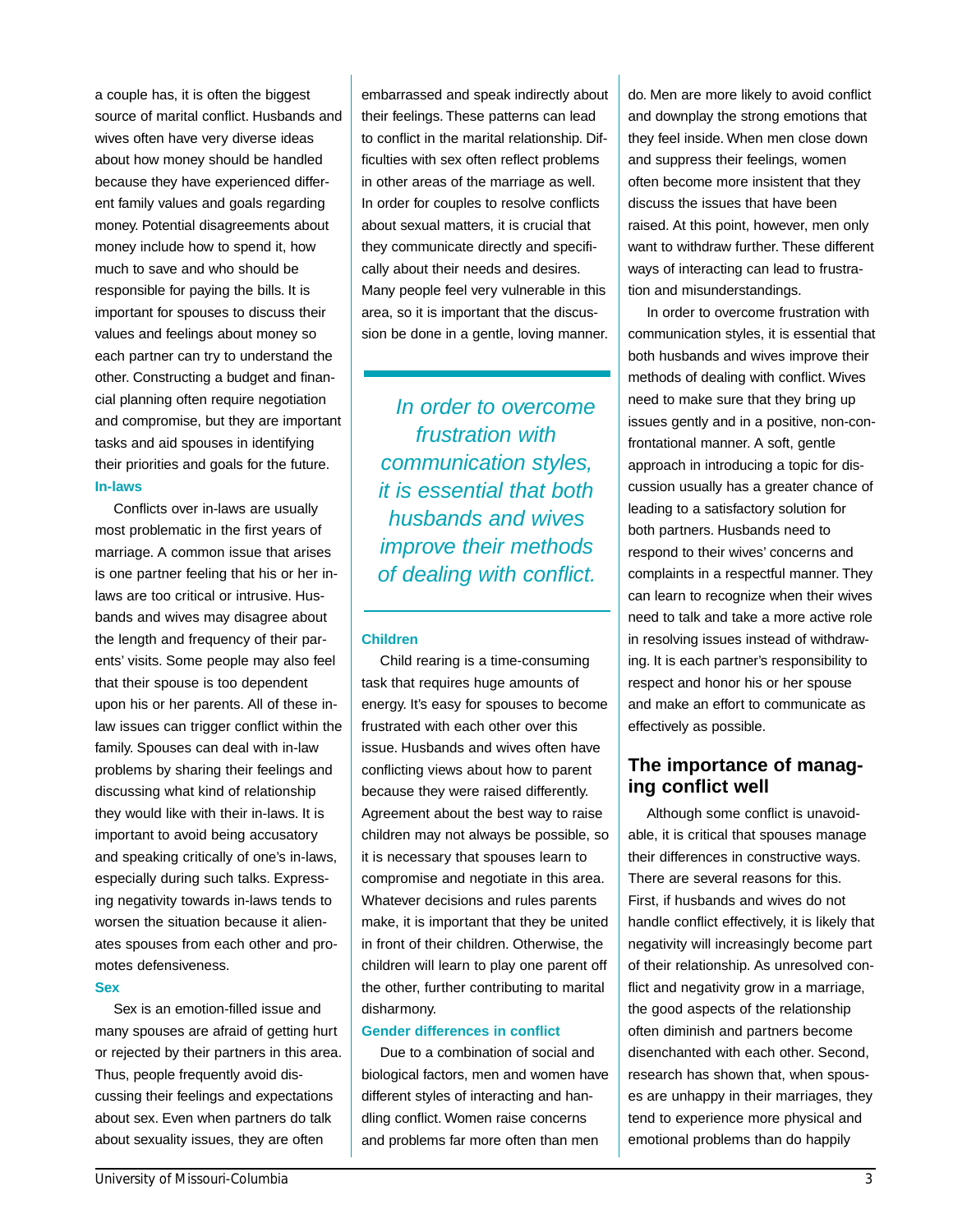married couples. People who are satisfied with their marriage even tend to live longer than those in unhappy marriages.

This finding leads to a third reason why it is important for spouses to manage their conflict well. A strong and satisfying marriage establishes a firm foundation from which spouses can function. When the quality of marriage is positive and supportive, partners can better attend to their personal responsibilities and obligations. A strong marriage also provides people with a greater opportunity to develop their personalities and talents than does an unhappy union. Although marriage requires a considerable amount of time and effort, it is crucial that partners care for their own needs and development as well. They can best do this when the relationship is warm and encouraging and they know how to handle marital conflict effectively.

Finally, it is essential that spouses practice good conflict management skills for the sake of their children. Conflict and hostility are extremely harmful to children's well-being. Many studies have shown that marital conflict leads to poor outcomes in children, such as decreased self-esteem, greater stress and anxiety, low achievement at school and behavioral problems. Conversely, spouses who support each other and have peaceful marriages are more likely to have well-adjusted, competent children. However, an unhappy marriage should not be preserved solely for the children's sake. Children in two-parent families marked by a lot of conflict often fare worse than those in families that have undergone a peaceful divorce. Whatever the situation, it is important that spouses learn to manage their disagreements effectively and control the amount of conflict in their relationship. This will help foster the well-being of themselves and their children.

# **Ideas for effective marital communication**

- $\checkmark$  When your spouse talks to you, try to understand what he or she is feeling.
- $\checkmark$  Give your partner both verbal and nonverbal feedback so he or she will know that you have understood what he or she meant.

Be aware of the nonverbal messages you send when someone is talking to you, such as facial expressions or body posture. These can be very powerful!

- $\checkmark$  Refrain from voicing judgmental comments and jumping to conclusions before your partner is done speaking.
- $\checkmark$  Show respect for your spouse's perspective, even if you do not agree with it.
- $\checkmark$  Take the time to really listen when your spouse needs to talk. Doing this will help him or her feel that you value his or her opinions and ideas.
- $\checkmark$  When you need to have an important discussion, remove distractions as much as possible so you can talk with each other more easily. For example, take a walk outside in order to get away from the telephone or talk in your bedroom where the children will not interrupt.
- $\checkmark$  Communicate clearly and directly so your partner will have a greater opportunity to understand you.
- $\checkmark$  When you are speaking, focus on expressing your own feelings, not trying to guess what your partner is thinking.

## **Skills for handling conflict**

Because managing conflict is so important, it is essential that you practice certain skills that will enable you to handle conflict well. The following sections highlight some of the skills needed for dealing with differences and disagreements effectively.

#### **Open communication**

Good communication can be difficult at times — especially during conflict. People often hear a different message than what the speaker intended. There are several possible reasons for this. First, spouses are often preoccupied with their own concerns or are preparing a rebuttal and do not really listen to what their partners are saying. Second, spouses may perceive their partners' messages negatively if they are tired or in a bad mood. Finally, different styles of communicating can also result in misunderstandings.

Partners can learn to communicate better by developing more effective ways of speaking and listening. It is important to take turns in a conversation so each can have the opportunity to express his or her thoughts and ideas. The person talking should focus on his own feelings and not attempt to read his partner's mind. He should also be positive and avoid making accusations or criticizing his spouse. The person listening needs to be aware of her body language. Eye rolling, negative facial expressions and crossing one's arms may signal disapproval to the person who is speaking. Even if the listener does not agree with what her partner is saying, she needs to make an attempt to understand his viewpoint and be respectful. Showing genuine interest in someone's feelings and refraining from giving unsolicited advice go a long way in creating an atmos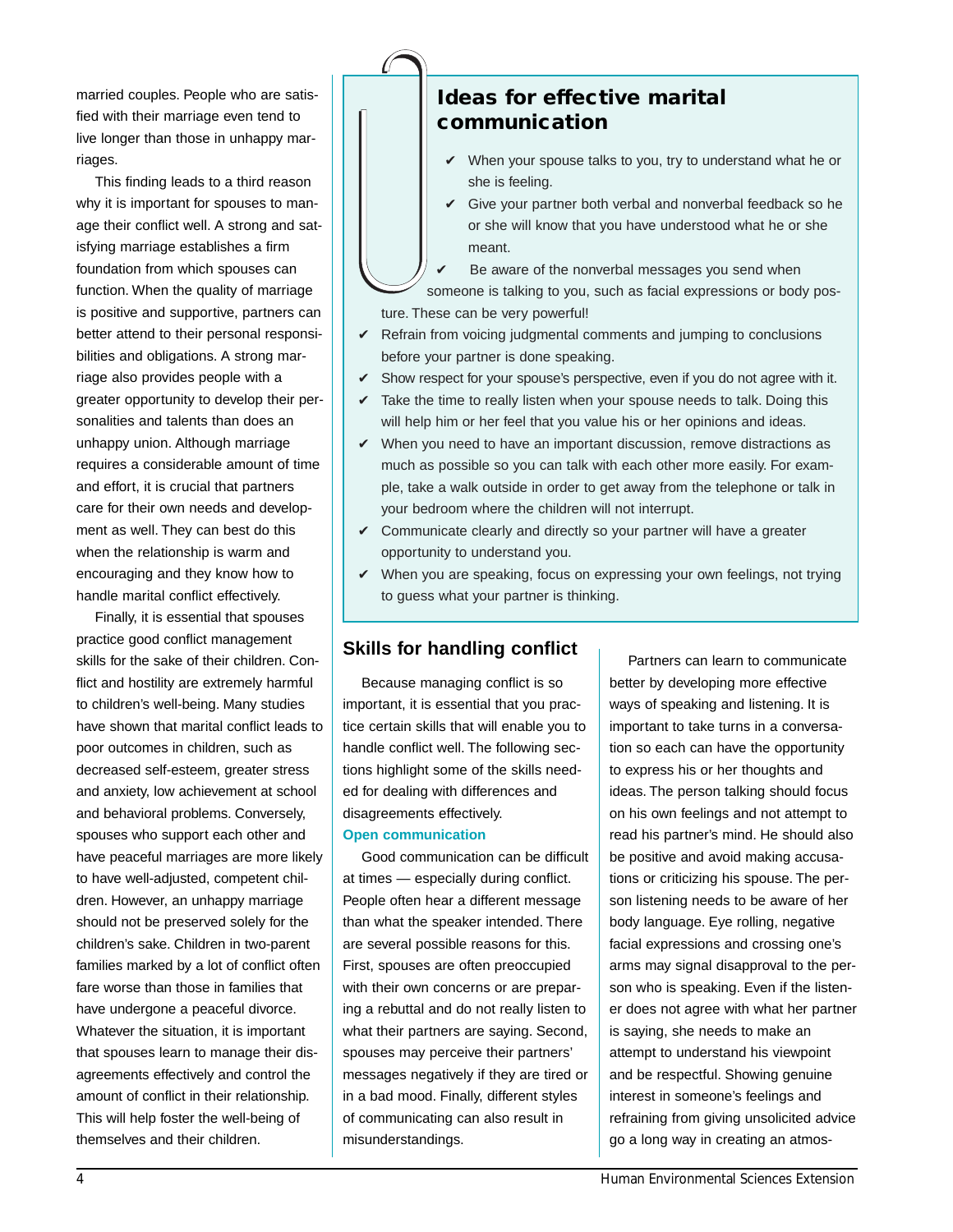phere that is conducive to positive communication.

#### **Controlling negative thoughts**

The way a person treats others usually reflects the kinds of thoughts he or she has about them. This pattern holds true for spouses, especially during times of conflict. When partners focus on each other's shortcomings and weaknesses, they often fall prey to having negative thoughts about each other. This negative thinking makes it more likely that they will treat each other unkindly.

Suppose a wife comes home from work at the end of a long, hard day in a bad mood. Her husband is in the kitchen making dinner and calls out, "How was your day?" Instead of responding to his question, the wife snaps at him for having left his coat and briefcase on the kitchen table. How might the husband react? If he is in the habit of thinking positively about his wife and giving her the benefit of the doubt, he may think, "She must have had a really hard day." He might stop what he is doing and give his wife his full attention so he could try to find out what is really bothering her. However, if the husband takes offense at his wife's complaint and thinks, "Here I am, cooking dinner, and all she can do is criticize me," he will be more likely to respond negatively to his wife's complaint and further escalate the conflict.

Research supports these ideas about the power of one's thoughts. Marriage researchers have determined that stable marriages have more positive than negative interactions, while the opposite is true for unstable unions. Because negative interactions are

often fueled by one's thoughts, negative thinking can have a significant impact upon a relationship. Therefore, because the substance of a person's thoughts is often a powerful determinant of his actions, it is very important for spouses to control the way they think about each other. Husbands and wives can do this during times of conflict by focusing on the troublesome issue instead of their partner's flaws. By keeping their feelings about the issue and their spouse separate, it is more likely that they will manage conflict better and have a healthier relationship.

#### **Forgiveness**

Because there will be hurt feelings and conflict from time to time in every marriage, it is very important that spouses forgive each other when arguments and disagreements occur. Forgiveness enables partners to stay emotionally connected and keep their marriage positive. If people want their relationships to grow and become stronger, they must be willing to forgive their spouses whenever necessary. When spouses do not forgive each other, remain bitter and hold grudges, they often experience physical and emotional problems. Thus, forgiveness is important to the individual health of



#### **Problem solving**

All couples will encounter problems in their marriage that will require problem solving skills. At these times, it is very important that the spouses work together as a team, instead of insisting on their point of view and working against each other. It is crucial to understand problems before attempting to solve them. Problem solving is a much smoother process when spouses have discussed the issue thoroughly and each partner feels understood. Surprisingly, research has shown that after a good discussion about a troublesome issue, most people are so satisfied that there is no need to come up with a solution to the problem. Usually, people just want the opportunity to express themselves and feel as if they have really been understood.

Of course, many problems still need to be resolved, even after open, productive discussion. Markman, Stanley and Blumberg, a team of prominent marriage researchers, have identified an effective process for solving problems.

- $\vee$  It helps to set a specific time to work on the problem so that partners can mentally and emotionally prepare. During the meeting, spouses should think of as many solutions to the problem as possible, ruling out nothing until all possible solutions have been presented.
- $\vee$  The next step is to choose the solution, or combination of solutions, that will best solve the problem. It is likely that negotiation and compromise will be necessary at this step of the problem solving process.
- $\vee$  After testing the chosen solution for an agreed upon length of time, it is important for spouses to discuss the solution and whether the problem is being solved adequately. If not, adjustments should be made.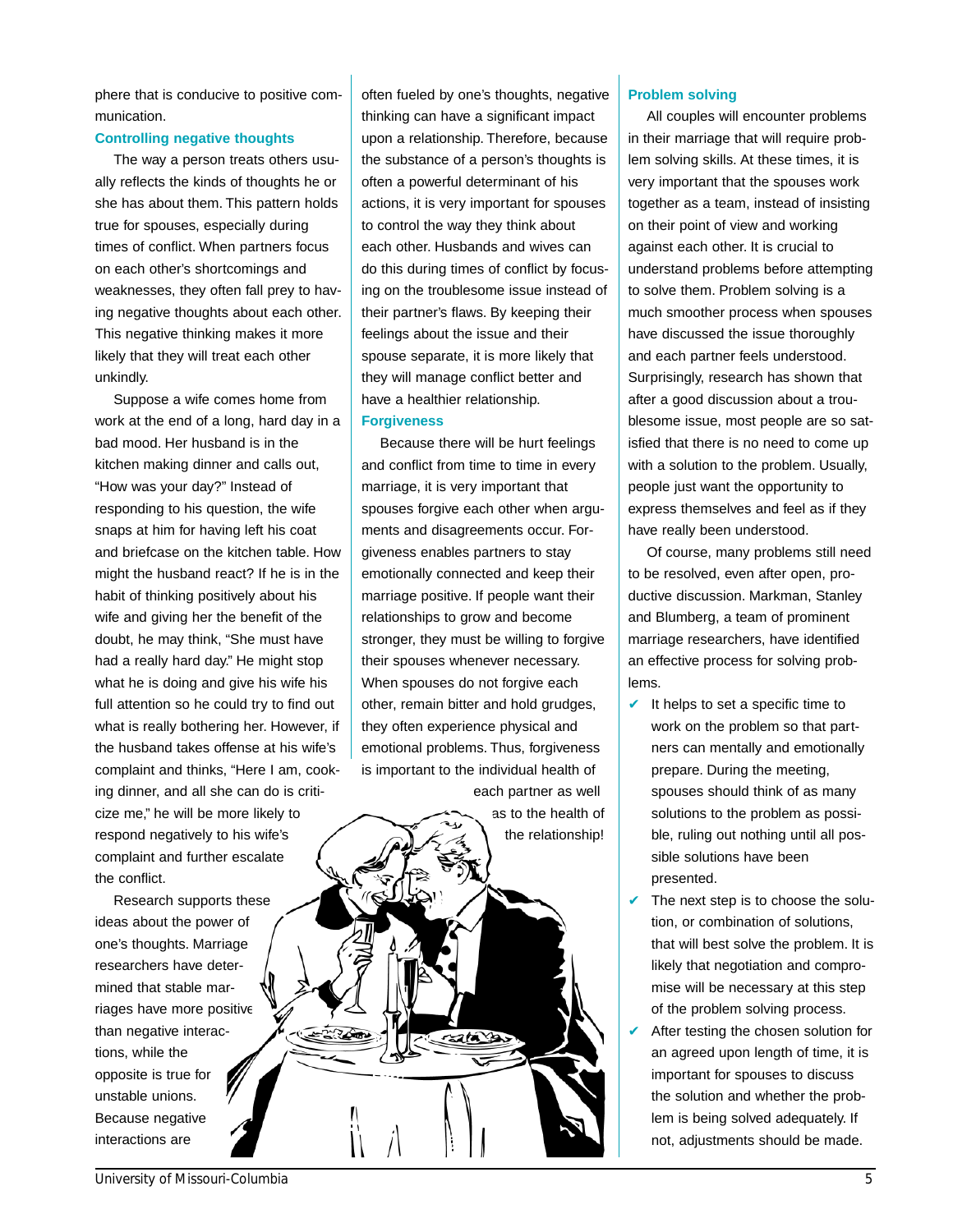Not every issue that arises will require such an extensive problem solving process, but these steps can help couples solve their problems in a calm, controlled manner.

## **Changing oneself first**

It is common for husbands and wives to overlook their own weaknesses and focus instead on the faults of their spouse. In some marriages, one person feels that his or her partner is the cause of their marital problems and the only one who really needs to change in order for the relationship to improve. This may occasionally be true. However, in the vast majority of marriages, both partners make a contribution to the conflict and problems that arise.

It is crucial that spouses realize that the only person's behavior they can control is their own. In marriage, it is typical for partners to become annoyed or irritated with what they perceive to be their spouses' personal shortcomings, unusual habits and weaknesses. For example, a wife may feel upset because her husband arrives home from work late on a regular basis. Or, the husband may resent how his wife cuts him off in the middle of conversations. Frustration over shortcomings such as these often builds over time, motivating people to insist that their partners change. However, people usually end up discovering that their demands are not granted and their efforts to change their partners have failed.

Instead of trying to compel each other to change, it is more effective for partners to honestly assess themselves and think about what they can do to make the relationship better. Considering the contributions they make to disagreements and trying to overcome their own weaknesses will accomplish far more than dwelling on their spouse's faults. **When husbands and wives stop trying to change each**

**other and instead shift their attention to improving their own behavior, they will likely be more content, even if their partner continues to do the things that they do not like.**

When spouses choose to make changes in themselves first, regardless of what their partner does, they are often surprised to find that the overall quality of their relationship improves dramatically. In an ideal situation, of course, both spouses continually strive to improve themselves and overcome their weaknesses. However, one spouse is often more committed to selfimprovement than the other, at least for a while. Nevertheless, even if the other person does not feel a need to change himself or herself, the marriage will likely improve through the efforts of the one trying to change.

# **Strengthening the marital relationship**

Although it is important for spouses to learn how to resolve differences, having a good marriage requires more than just being able to manage conflict effectively. What else is needed to create a strong and satisfying marriage? Recent research has shown that the most satisfied spouses have marriages based on good friendship. Nurturing the positive aspects of the marital relationship on a regular basis is also important. This final section will highlight ways in which husbands and wives can strengthen their marriages, including being good friends, performing daily acts of kindness, sharing enjoyable times and creating family traditions.

## **Remain good friends**

Many people say that having a friendship with their spouse is an important goal of their marriage. Life usually becomes more complicated as marriage progresses. If a marital relationship is not built upon a solid foun-

# **How to be best friends**

- Talk.
- Hold hands.
- $\vee$  Go for walks.
- ✔ Dance.
- Play games.
- Work on a mutual project together.
- $\vee$  Plan little surprises for each other.
- $\vee$  Laugh together.
- $\vee$  Compliment each other often.
- $\vee$  Create memories together.
- $\vee$  Leave unexpected notes of praise.
- $\vee$  Develop signals that say "I love you."
- $\vee$  Go on a date.
- $\vee$  Say "thank you" for little kindnesses.
- Talk about your dreams.
- $\mathcal V$  Listen to music.
- ✔ Say "I love you."
- $\vee$  Remember birthdays and anniversaries.
- $\blacktriangleright$  Have a candlelight dinner.
- $\vee$  Go for an evening or afternoon drive.

(Adapted from Kansas State University Extension)

dation of friendship, it may become more difficult for partners to stay connected over time. It is also easy for spouses to become less polite and respectful to each other as time passes because they feel more comfortable with each other. However, spouses who remain good friends throughout life usually find much more enjoyment and satisfaction in their relationship.

There are many things spouses can do to keep their friendship alive.

 $\vee$  Set aside a specific time each day to talk and reconnect. In some marriages, spouses stop confiding in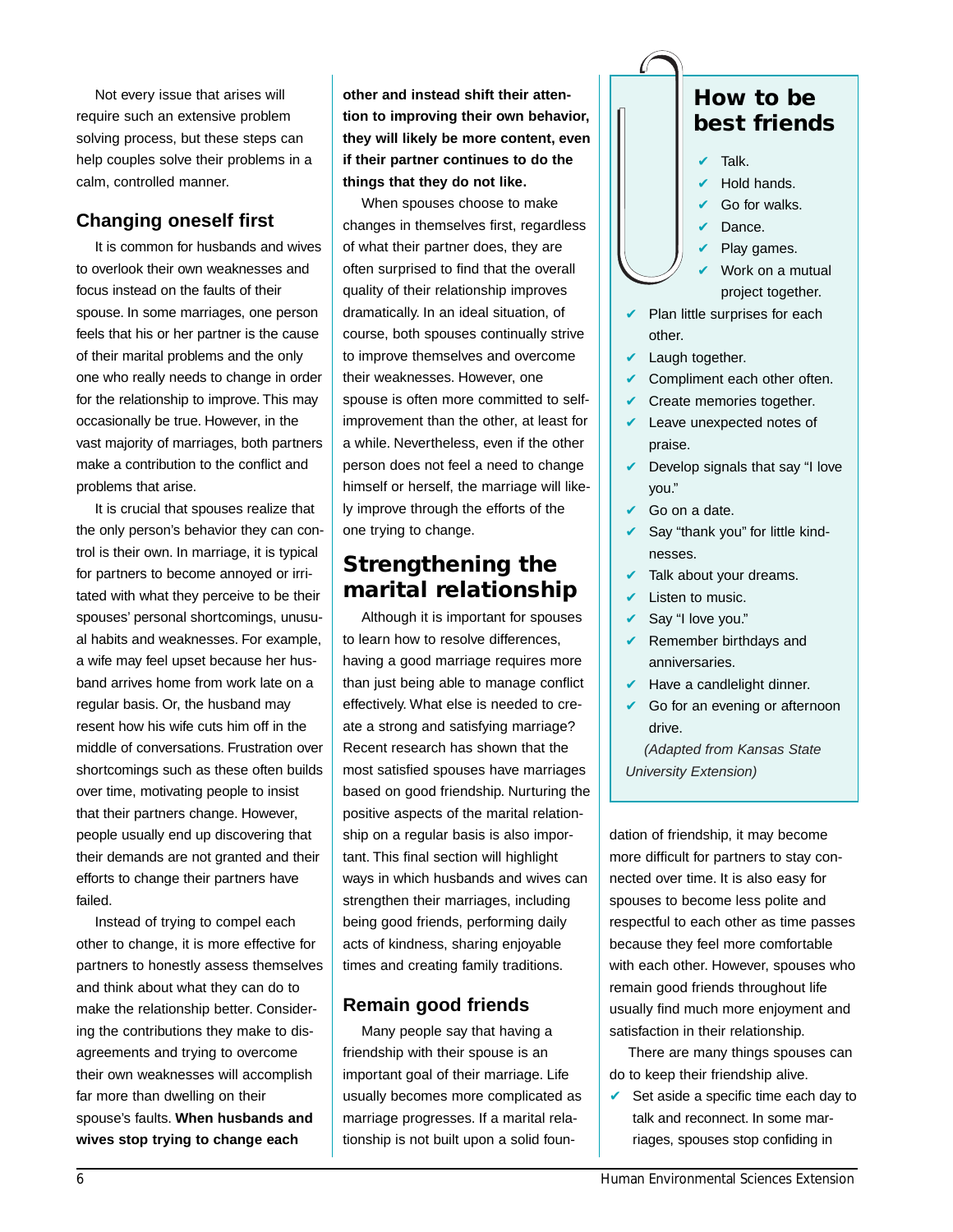each other and stop having stimulating discussions, only to later discover that they do not know each other very well anymore. All people change over time, and partners need to continue to learn about each other's thoughts, feelings, and ideas.

Another way to maintain friendship in marriage is to have weekly "dates." Dates allow spouses to spend time along together, which can be especially important if they have children. Partners can also build friendship by trying to avoid conflict during "couple times," making the time spent together more enjoyable and memorable.

### **Perform daily acts of kindness**

Another way for couples to strengthen their marriage is to express fondness and concern for each other on a daily basis. Showing kindness in little ways is important for several reasons. First, it enables spouses to increase their love for each other and become better friends. It also

keeps little annoyances from being blown out of proportion, which helps the relationship stay strong. Daily acts of kindness can also promote the growth of romance in the marriage. When many people think about romance, they envision going away for a weekend to celebrate their anniversary or receiving a dozen roses. Instances such as these are certainly romantic. However, John Gottman has found that true romance is best preserved when partners frequently respect and care for each other in ordinary ways.

There is an endless variety of little things spouses can do to show thoughtfulness to each other on a daily basis. A few examples include writing love notes or sending special e-mail messages, helping each other with a project and preparing a favorite breakfast. It is important that spouses do not take for granted the power of such actions. Performing small, simple acts of kindness regularly can have a dramatic impact upon the quality of one's marriage.

## **Share enjoyable times**

Most relationships start out with a lot of emphasis on dating and having fun together. After they get married, many spouses become busier and stop making special times a priority. However, **it is very important for partners to take the time to enjoy their relationship.** Research has

shown that the amount of fun time spouses spend together is a major factor in the happiness of their marriage. Sharing enjoyable times prevents people from getting bored with their relationships and helps rejuvenate them when they are very busy and preoccupied with other cares and concerns.

In order for spouses to increase the amount of enjoyment in their relationship, it is likely that they will have to deliberately plan leisure time into their schedules. Planning and scheduling goes a long way in ensuring that the activity will actually happen and not be shoved aside by a more pressing matter. Spouses can have fun together in simple ways, such as going on picnics, taking walks, laughing together and having long talks. They can also plan more extensive times for pleasure, such as all-day outings or vacations. It does not matter what the activity is, as long as it allows both partners to relax and enjoy each other's company.

## **Create family traditions**

Observing family traditions and rituals is another way spouses can strengthen their marriage. Traditions and rituals serve many important functions in families. First, they enable husbands and wives to figure out what is important to them and their relationship. They also give meaning and predictability to marriages and families. Rituals help couples recharge themselves from the stresses of everyday life and increase the amount of intimacy in their relationships. A marriage that is marked by many traditions and rituals is often richer and more purposeful than those that are not.

There are many ways to incorporate traditions and rituals into the marital relationship.

 $\vee$  Having a private conversation at the end of each day is one common ritual observed by many spouses.